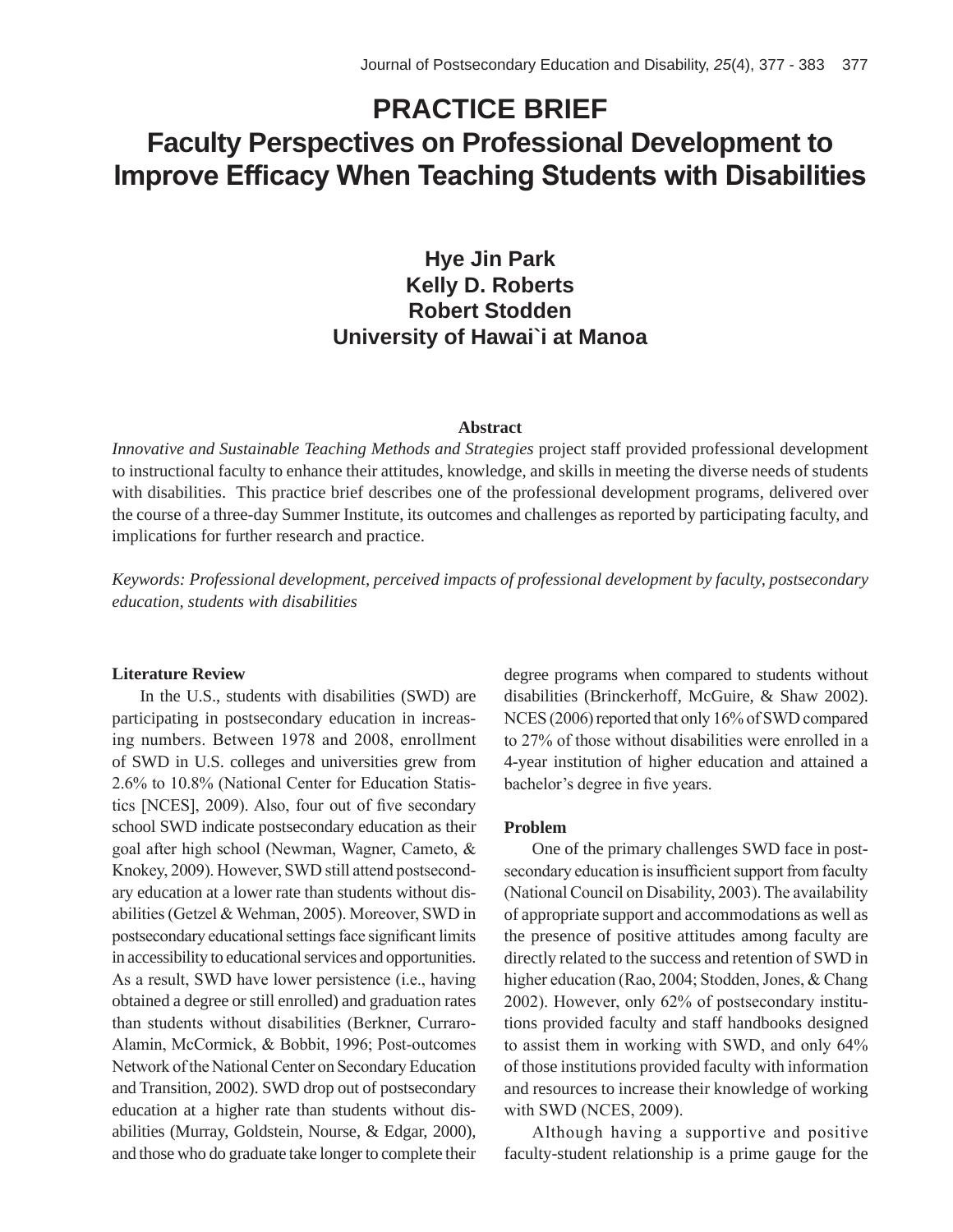success of SWD in a postsecondary environment, faculty members are often ill equipped to create these relationships (Salzberg et al., 2002; West et al., 1993). Faculty attitudes towards and misconceptions about the characteristics and needs of SWD hinder student disclosure of disabilities and requests for accommodations to which SWD are entitled (Dowrick, Anderson, Heyer, & Acosta, 2005; Johnson, 2006). Moreover, faculty continue to lack requisite knowledge and skills needed to provide appropriate and reasonable accommodations to SWD. Studies have shown that faculty possess insufficient knowledge about federal law and their legal obligations pertaining to SWD in higher education settings (Burgstahler, Duclos, & Turcotte, 2000; Vasek, 2005). Although faculty perceive knowledge of Universal Design for Instruction (UDI) as an area of high importance, they also appraise this knowledge domain as an area of weakness among postsecondary faculty (Cook, Rumrill, & Tankersly, 2009). As the number of SWD in postsecondary education increases, faculty face greater demands to provide support to these students. Thus, there is a clear need to develop and improve the attitude, knowledge, and skills of postsecondary faculty in the context of educating and supporting SWD.

#### **Faculty and Location Information**

This practice brief describes a faculty professional development (PD) program that staff from the Center on Disability Studies at University of Hawaii at Manoa (CDS-UHM) conducted as part of an Office of Postsecondary Education funded project entitled, *Innovative and Sustainable Teaching Methods and Strategies to Ensure Students with Disabilities Receive a Quality Higher Education* (IST). The U.S. Department of Education's Office of Postsecondary Education funded the IST project from 2005 to 2008. The overarching goal of the IST project was to increase the retention and completion rates of SWD in postsecondary education through the provision of PD to instructional faculty. The purpose of the PD was to enhance faculty competence in meeting the diverse needs of SWD pursuing higher education and to encourage faculty development of positive attitudes towards SWD as valued learners. The primary target for the PD was faculty within the UH system, which includes three universities and seven community colleges. Project staff also provided PD to individuals from the Pacific Rim region, U.S. mainland, and other countries through face-to-face workshops and online webinars.

This practice brief describes the content and strategies covered in the Summer Institute on Leadership in Disability and Diversity (Summer Institute), outcomes identified by faculty interviews during the follow-up case studies, and implications for research and practice. Sixteen participants were recruited for the Summer Institute through campus-wide advertisements and in collaboration with the Center for Teaching Excellence at UHM. The Summer Institute was conducted by IST project staff from CDS-UHM over three consecutive days at the UHM. After the Summer Institute, follow-up case studies were conducted during the fall semester with seven volunteer faculty members. The intent was to evaluate (a) how and/ or if the instructional faculty participants implemented what they learned from the Summer Institute and (b) how well the instructional faculty participants retained the attitudinal and knowledge changes they acquired from the Summer Institute over the following semester. Although multiple data collection methods (e.g., faculty pre-post interviews, student pre-post surveys, class observations, syllabi review, and student academic record analyses) were used in the follow-up studies, this practice brief focuses on faculty interviews to highlight the faculty perspective of the effects of the Summer Institute PD. The characteristics of the follow-up study participants are described in Table 1; the faculty pre- and post-interview questions are presented in Table 2.

#### **Strategy**

The Summer Institute was held for three days at the UHM. The institute was designed to provide participants an opportunity to expand their understanding and skills in the areas of (a) disability culture, (b) student and faculty rights and responsibilities, (c) accessible distance education and assistive technology, (d) UDI, (e) hidden disabilities, and (f) multiculturalism and disability. The curriculum across these focal areas was delivered through presentations by expert practitioners, through dialogue with support service provider and student panels, and through participants' creation of a culminating project. All three PD days included opportunities for participant reflection, guided discussion, and collaborative work. Through an expansion of faculty knowledge and skills across these focal areas, and through faculty application of new knowledge and skills in a culminating project, it was believed that the PD would positively impact faculty attitudes, competence, and self-efficacy in meeting the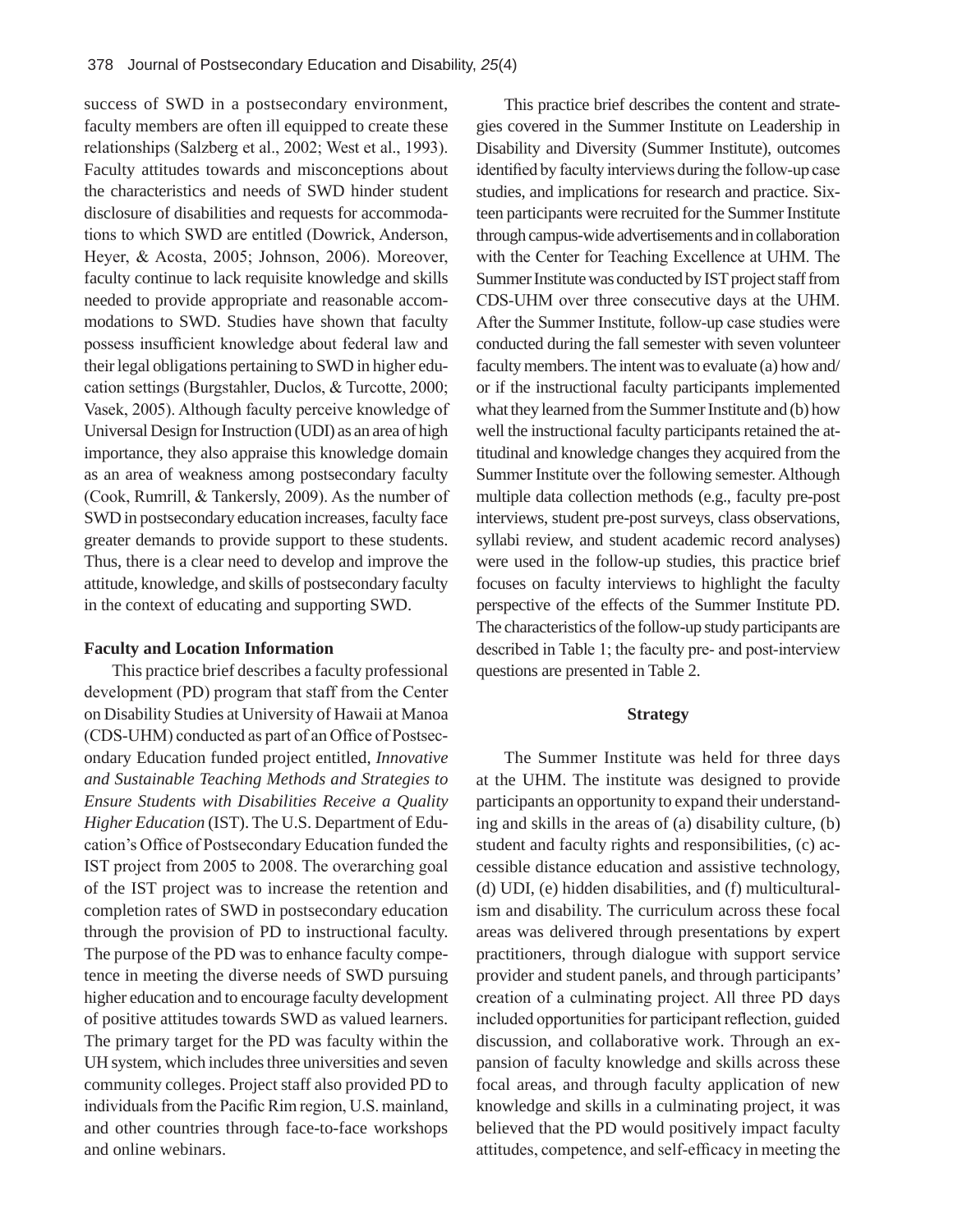# Table 1

| Name         | Gender         | College             | Experience<br>in Meeting<br><b>SWD's Needs</b><br>Before the PD | Change in<br>Competence<br>in Meeting<br>SWD's Needs<br>After the PD | Change in<br>Familiarity with<br>Accommodation<br>After the PD | Change in<br>Professional<br>Skills in<br>Instructing<br><b>SWD After</b><br>the PD | Change in<br>Knowledge<br>After the<br>PD |
|--------------|----------------|---------------------|-----------------------------------------------------------------|----------------------------------------------------------------------|----------------------------------------------------------------|-------------------------------------------------------------------------------------|-------------------------------------------|
| G            | $\mathbf F$    | Social<br>Sciences  | Few                                                             | $^{+}$<br>Excellent                                                  | $^{+}$<br>Excellent                                            | $\Omega$<br>Good                                                                    | $^{+}$                                    |
| $\bf J$      | $\mathbf M$    | Social<br>Sciences  | Many                                                            | $\overline{0}$<br>Fair                                               | $\overline{0}$<br>Fair                                         | Fair                                                                                | $^{+}$                                    |
| M            | M              | Natural<br>Sciences | Few                                                             | $\overline{0}$<br>Good                                               | $\overline{0}$<br>Good                                         | $\theta$<br>Good                                                                    | $0*$                                      |
| $\mathbb{R}$ | $\mathbf F$    | Social<br>Work      | Many                                                            | $^{+}$<br>Good                                                       | $^{+}$<br>Good                                                 | $\overline{0}$<br>Good                                                              | $^{+}$                                    |
| $\Omega$     | M              | Medicine            | Many                                                            |                                                                      | $\theta$<br>Good                                               | $^{+}$<br>Good                                                                      | $^{+}$                                    |
| Q            | $\overline{F}$ | Social<br>Work      | Many                                                            | $^{+}$<br>Excellent                                                  | $+$<br>Excellent                                               | $^{+}$<br>Excellent                                                                 | $^{+}$                                    |
| K            | M              | Education           | Few                                                             | $^{+}$<br>Good                                                       | $\overline{0}$<br>Fair                                         | $\overline{0}$<br>Fair                                                              | $^{+}$                                    |

*Characteristics of the Faculty Participants of the Summer Institute Follow-up Study*

*Note.* The criteria used to categorize the faculty by their previous experience with SWD are (1) the number of SWD one has worked with and (2) the number of accommodations one has provided to SWD. Change in competence, familiarity with accommodations, and professional skills were assessed by comparing participants' pre-post survey responses, in which participants self-rated their levels using a four-point scale: Excellent, Good, Fair, and Poor. "+" indicates increase after the PD; "0," no change after the PD; and "-," decrease after the PD. \* indicates the faculty scored 100% correct on both the pre- and post-survey knowledge assessment, so there was no change.

diverse academic support needs of SWD in their own classrooms and academic communities. A description of the enacted curriculum is detailed below.

#### **Day 1**

(1) The first day of the PD explored disability culture, student and faculty rights and responsibilities, and accessible distance education and assistive technology. The curriculum on disability culture utilized poetry and powerful vignettes to engage participants' reflection on individuals with disabilities' shared history of oppression and resilience. Specifically, the curriculum honored the experience of disability as a part of individuals' identities and provided an alternative model through which participants might understand student and faculty rights and responsibilities in higher education.

(2) The second module, student and faculty rights and responsibilities, began by locating disability within the framework of diversity. The presenter introduced the social model of disability and offered participants an opportunity to reflect on the physical and attitudinal barriers to full participation in higher education. The module reviewed disability rights laws relevant to higher education and situated the provision of reasonable accommodations within federal mandates for equal opportunities for SWD participation in higher education.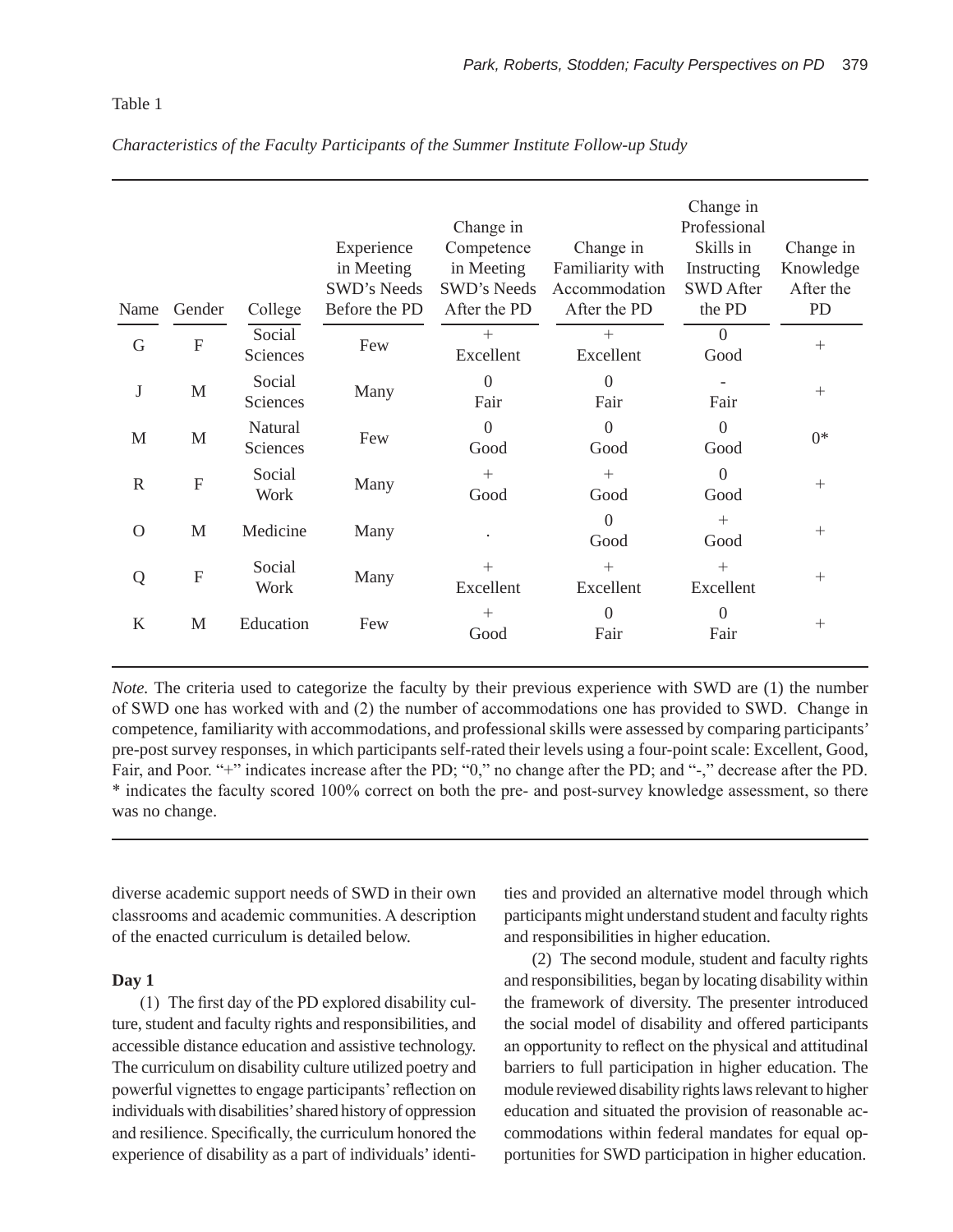(3) The accessible distance education and assistive technology focal areas introduced case studies of four students with disabilities participating in online courses. Through an exploration of these case studies, the module highlighted laws specific to online course offerings and explored high- and low- tech solutions enabling equitable online communications and access. At the close of the presentation, participants discussed the relevance of accessible distance education in their own educational practice.

# **Day 2**

(4) Day 2 of the institute explored UDI, included dialogue with the support service provider and student panels, guided discussion, and group work towards a culminating project. The UDI curriculum highlighted the guiding principles of UDI (Scott, McGuire, & Shaw, 2001) and shared procedures consistent with UDI that are supported by research. To facilitate participants' future use of UDI, the curriculum included links to UDI resources and examples of graphic organizers and guided notes that can be easily adapted for novel contexts. The UDI focal area concluded with a cautionary reminder that UDI does not replace or diminish SWD's legal entitlement to reasonable accommodations.

# **Day 3**

(5) Day 3 of the institute began with inquiry into the hidden disabilities focal area. Participants gained insight into the nature, prevalence, and manifestations of the most common hidden disabilities among adolescent and adult populations (i.e., LD, ADHD, psychiatric disorders). The curriculum directly addressed myths and prejudicial attitudes towards highly stigmatized hidden disabilities (e.g. psychiatric and learning) and prompted participants to consider how prejudicial attitudes effectively undermine the Americans with Disabilities Act. Participants explored educational barriers affecting students with hidden disabilities in tandem with practical solutions and recommended educational supports.

Throughout the three-day institute, time was allotted for group work on a culminating project. The culminating project provided an opportunity for participants to apply, integrate, and synthesize gains in knowledge and skills across the focal areas and engage with peers in communities of practice. Examples of projects included: a draft series of steps needed to

maximize the accessibility of an online course, a written case study that proposes solutions to real problems encountered by SWD, and a draft department policy that details actions that can improve the retention and success of SWD.

# **Observed Outcomes**

The qualitative data analysis of the faculty interviews revealed both positive outcomes and challenges. All faculty participants responded that, during the fall semester following the Summer Institute, they worked proactively with their campus student disability services office to provide reasonable accommodations for SWD, sought to make course materials more available and accessible for students, and presented information that they learned from the Summer Institute through multiple means to other faculty. When evaluating the strategies faculty participants most frequently implemented in their classrooms, three clear themes emerged: (1) providing reasonable accommodations; (2) applying UDI strategies (e.g., use of graphic organizers, providing lecture notes, use of the pause procedure, reading written course content aloud, creating communities of learners, and providing course materials in pdf formats that can be easily enlarged); and (3) enacting syllabus modifications (e.g., including a more welcoming accessibility statement). Additionally, some faculty participants became active agents of change beyond their own classrooms, advocating for systems change within larger academic contexts. The interviews also showed a positive effect of the Summer Institute on the faculty's self-efficacy in working with SWD, which can affect their efforts and persistence when encountering obstacles (Bandura, 1977). For instance, a female faculty described moving from feelings of uncertainty towards feelings of competence and a willingness to provide reasonable accommodations to SWD. She said, "Now it's like, 'Okay, let's talk about what we can do.'" A male faculty reported feeling "more up to the challenge" of pursuing live closed captioning, despite financial and institutional barriers.

The faculty also discussed challenges they have experienced in implementing the strategies from the Summer Institute. They identified technical challenges and institutional barriers to the provision of reasonable accommodations and faculty's use of UDI strategies in their classes. For example, one faculty described being placed on a waiting list for a media- equipped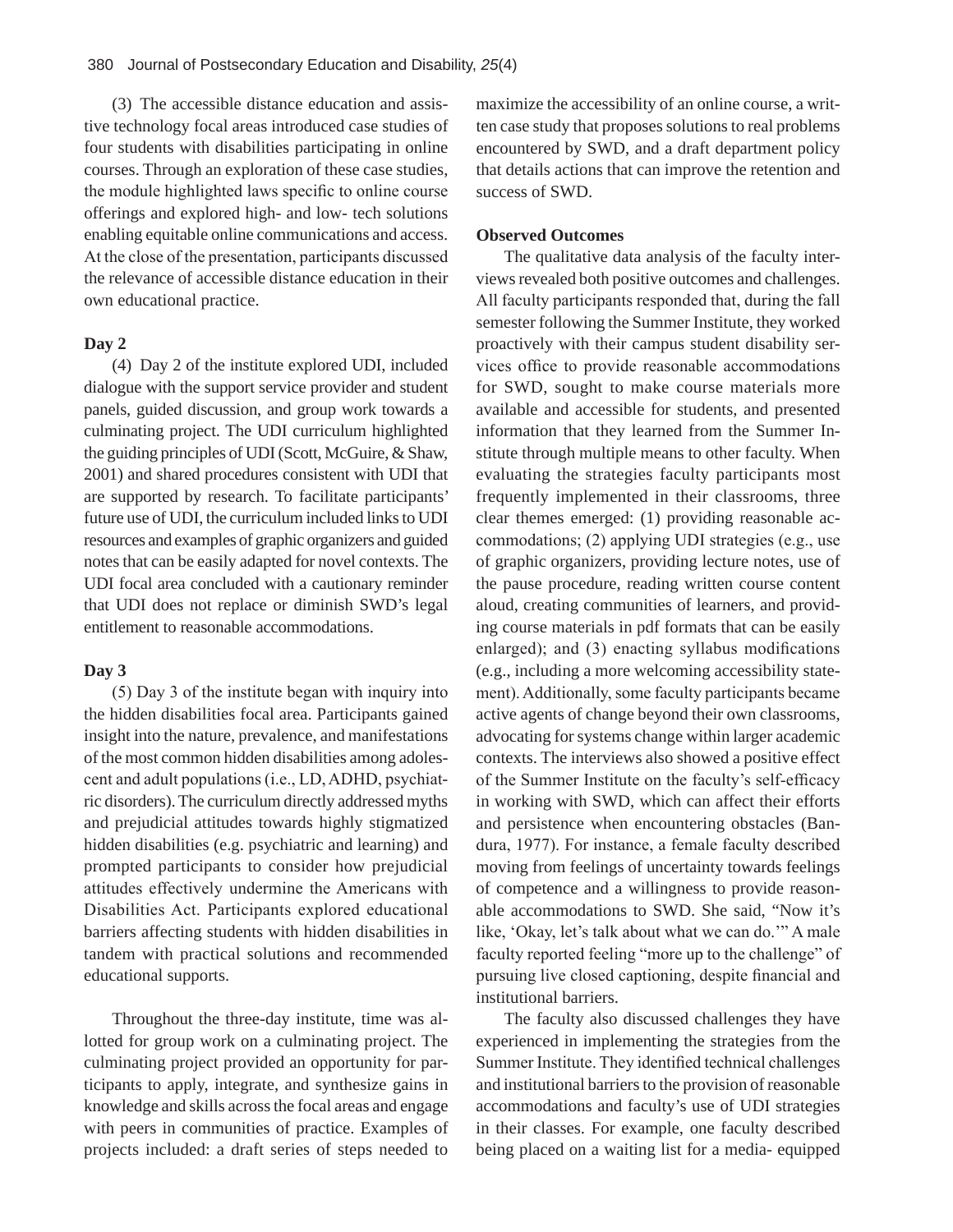Table 2

# **Faculty Pre-Interview Questions**

- 1. What motivated you to participate in the summer institute and this follow-up study?
- 2. What were the most useful and meaningful gains from the training program?
- 3. How are you planning to apply your learning from the summer institute to your classes this semester?
- 4. What kinds of services or accommodations are you planning to provide if you have students with disabilities in your class?
- 5. What do you expect your students with and without disabilities to achieve from your classes?

# **Faculty Post-Interview Questions**

- 1. How well did you achieve your plan to apply the learning from the summer institute to your class?
- 2. What is your greatest achievement? Please provide episode(s) or example(s).
- 3. What challenged you in your practice of UDI strategies and assistive technology?
- 4. What helped you in your practice of UDI strategies and assistive technology?
- 5. What kinds of services or accommodations did you provide to students with disabilities and diverse needs? Please provide examples of special needs and accommodations provided.
- 6. How did students with and without disabilities in your classes meet your expectations?
- 7. After this semester, did you come to feel more comfortable in addressing the needs of students with disabilities and other diverse learners? If yes, to what degree?
- 8. How do you evaluate your current professional skills to address the needs of students with disabilities and other diverse learners?
- 9. Were your attitudes toward the UDI strategies and assistive technology changed after this semester? Why or why not?
- 10. Could you have done more for students with disabilities and diverse needs? If yes, what more could you have done?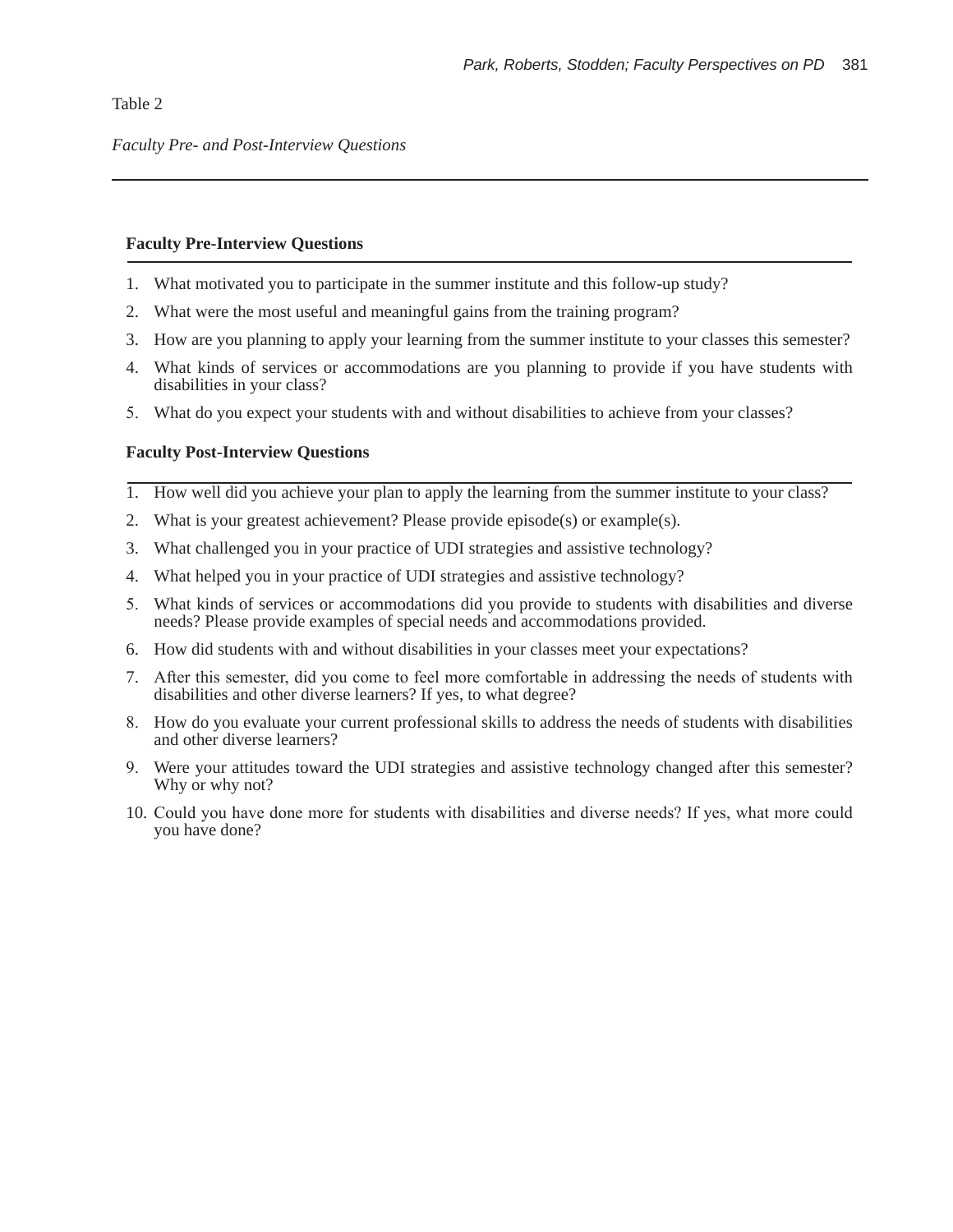classroom while another faculty explained that in the absence of institutional support for UDI, he had to pay for close captioning of distance education courses out of pocket. Thus, the faculty members perceived that continued direct support, technical assistance, and provision of more resources are needed to fully actualize the strategies they acquired from the Summer Institute in the classrooms.

## **Implications**

The qualitative analysis of faculty interviews indicated that, from the participating faculty perspective, the Summer Institute did increase faculty competence, self-efficacy, and positive attitudes in meeting the academic support needs of SWD during the semester following the Summer Institute. The findings imply that the short-term effects of a faculty PD can be sustained over time, and that trained faculty will implement PD strategies in their instruction to some degree. Given little research linking disability-focused training to changes in faculty attitudes and perceptions (Murray, Lombardi, Wren, & Keyes, 2009), this study contributes to advancing the research base on this topic.

A notable finding of this study is that, despite insufficient institutional support, the faculty participants expressed increased commitment to the goal of reasonable and effective accommodations for SWD and created their own learning communities through which they advocated for system change within larger academic contexts. For instance, one faculty participant persuaded colleagues to revise a virtual class to support students with visual and hearing impairments. Another participant began seeking funding opportunities to help campus instructional technology experts learn and then support faculty members' use of high-tech UDI strategies. When combined with ongoing direct support, technical assistance, and resources, creating faculty learning communities may promise to be a natural means to further develop faculty motivation and efficacy expectations, sustain improved attitudes and skills through PD, and promote practices supporting SWD's retention and success in postsecondary education.

#### **Limitations**

Because the data source of this practice brief is interview data from a small sample of instructional faculty, the results are not generalizable. Additionally, the follow-up study, presented in this practice brief, focused

only on faculty perception. To determine longer-term impacts of faculty PD it is recommended that additional follow-up occur with more faculty PD participants and with the use of additional data sources.

# **References**

- Bandura, A. (1977). *Social learning theory*. Englewood Cliffs, NJ: Prentice-Hall.
- Berkner, L., Cuccaro-Alamin, S., McCormick, A., & Bobbit, L. G. (1996). *Descriptive summary of the 1989-90 beginning postsecondary students: 5 years later with an essay on postsecondary persistence and attainment* (NCES 1996-1555). Washington, DC: U.S Department of Education, National Center of Education Statistics.
- Brinckerhoff, L. C, McGuire, J. M., & Shaw, S. F. (2002). *Postsecondary education and transition for students with learning disabilities.* Austin: Pro-Ed.
- Burgstahler, S., Duclos, R., & Turcotte, M. (2000). *Preliminary findings: Faculty, teaching assistant, and student perceptions regarding accommodating students with disabilities in postsecondary environments.* Seattle: University of Washington, DO-IT.
- Cook, L., Rumrill, P., & Tankersley, M. (2009). Priorities and understanding of faculty members regarding college students with disabilities. *International Journal of Teaching and Learning in Higher Education, 21*(1), 84-96.
- Dowrick, P. W., Anderson, J., Heyer, K., & Acosta, J. (2005). Postsecondary education across the USA: Experiences of adults with disabilities. *Journal of Vocational Rehabilitation, 22*, 41–47.
- Getzel, E. E., & Wehman, P. (2005). *Going to college: Expanding opportunities for people with disabilities.* Baltimore: Paul H. Brookes Publishing Co.
- Johnson, A. L. (2006). Students with disabilities in postsecondary education: Barriers to success and implication to professionals. *VISTAS Online.* Retrieved from http://counselingoutfitters.com/Johnson.htm
- Murray, C., Goldstein, D. D., Nourse, S., & Edgar, E. (2000). The postsecondary school attendance and completion rates of high school graduates with learning disabilities. *Learning Disabilities Research & Practice, 15*, 119-127.
- Murray, C., Lombardi, A., Wren, C., & Keys, C. (2009). The effects of disability-focused training on attitudes and perceptions of university staff. *Learning Disability Quarterly, 32*(2), 87–102.